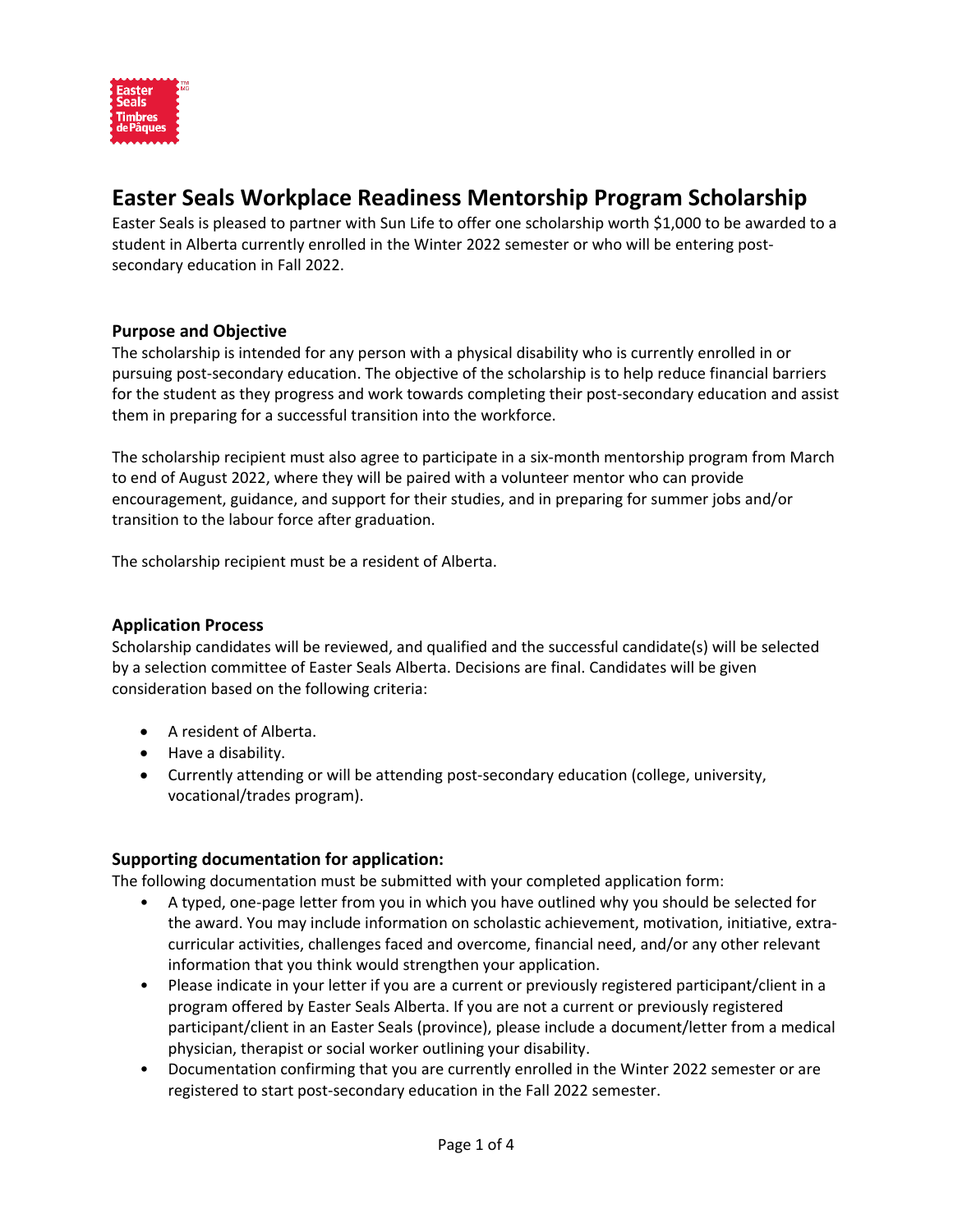### **Important Notes**

The successful recipient will be expected to:

- Participate in a 6-month mentorship program (tentatively starting March 2022 to end of August 2022). Recipient will convene with the volunteer mentor designated to them at least once a month, or more if mutually agreed upon between the recipient and mentor.
- Complete a brief survey toward the end of the 6-month mentorship to help assess the value and impact of the mentorship program

The application form and all supporting documentation must be received by **March 16, 2022** to:

**Scholarship Selection Committee**  c/o Easter Seals Alberta [marie@easterseals.ab.ca](mailto:marie@easterseals.ab.ca)

Please remember to review the application form to ensure all information and supporting letters/documentation is provided. Ensure you keep a copy of the completed form for your files.

If you have any questions, please contact Marie Miles, marie@easterseals.ab.ca, 403-235-5662 x 1.

### **PLEASE SEE NEXT PAGE FOR APPLICATION FORM**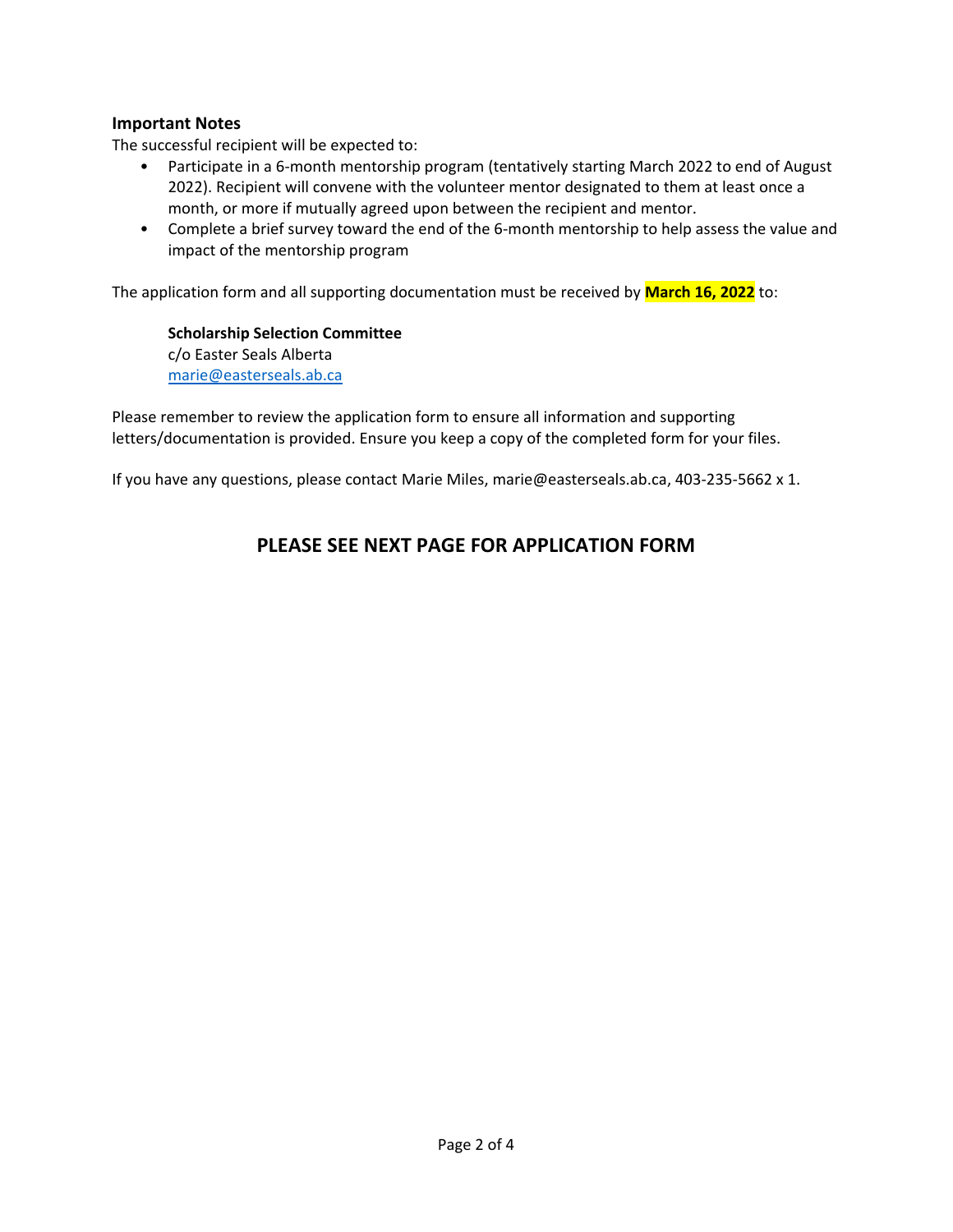

# **Application for the Easter Seals Workplace Readiness Mentorship Program Scholarship**

| <b>Given Name:</b>         |                  | <b>Surname/Family Name:</b> |
|----------------------------|------------------|-----------------------------|
| Date of Birth:             |                  |                             |
| <b>Mailing Address:</b>    |                  |                             |
| City:                      | <b>Province:</b> | <b>Postal Code:</b>         |
| <b>Your Email Address:</b> |                  | <b>Phone Number:</b>        |

| Are you currently or have you previously participated in a program<br>offered by Easter Seals Alberta:                                                            | Yes / No |  |
|-------------------------------------------------------------------------------------------------------------------------------------------------------------------|----------|--|
| If you answered 'Yes' to the question above, please indicate in the space below, the name<br>of the program that you are currently or previously participated in: |          |  |
| Are you currently in receipt of an academic scholarship or bursary<br>from any other organization:                                                                | Yes / No |  |

**Indicate in the space below, the name of the college/university/institution where you are currently enrolled in (Winter 2022) or where you will be starting in (Fall 2022).**

**Indicate in the space below, the name of the program which you are currently enrolled in (Winter 2022) or where you will be starting in (Fall 2022). E.g. Bachelor of Science**

| Length of Program: | Have you been accepted: Yes / No |
|--------------------|----------------------------------|
| <b>Start Date:</b> | Number of Years to Graduation:   |